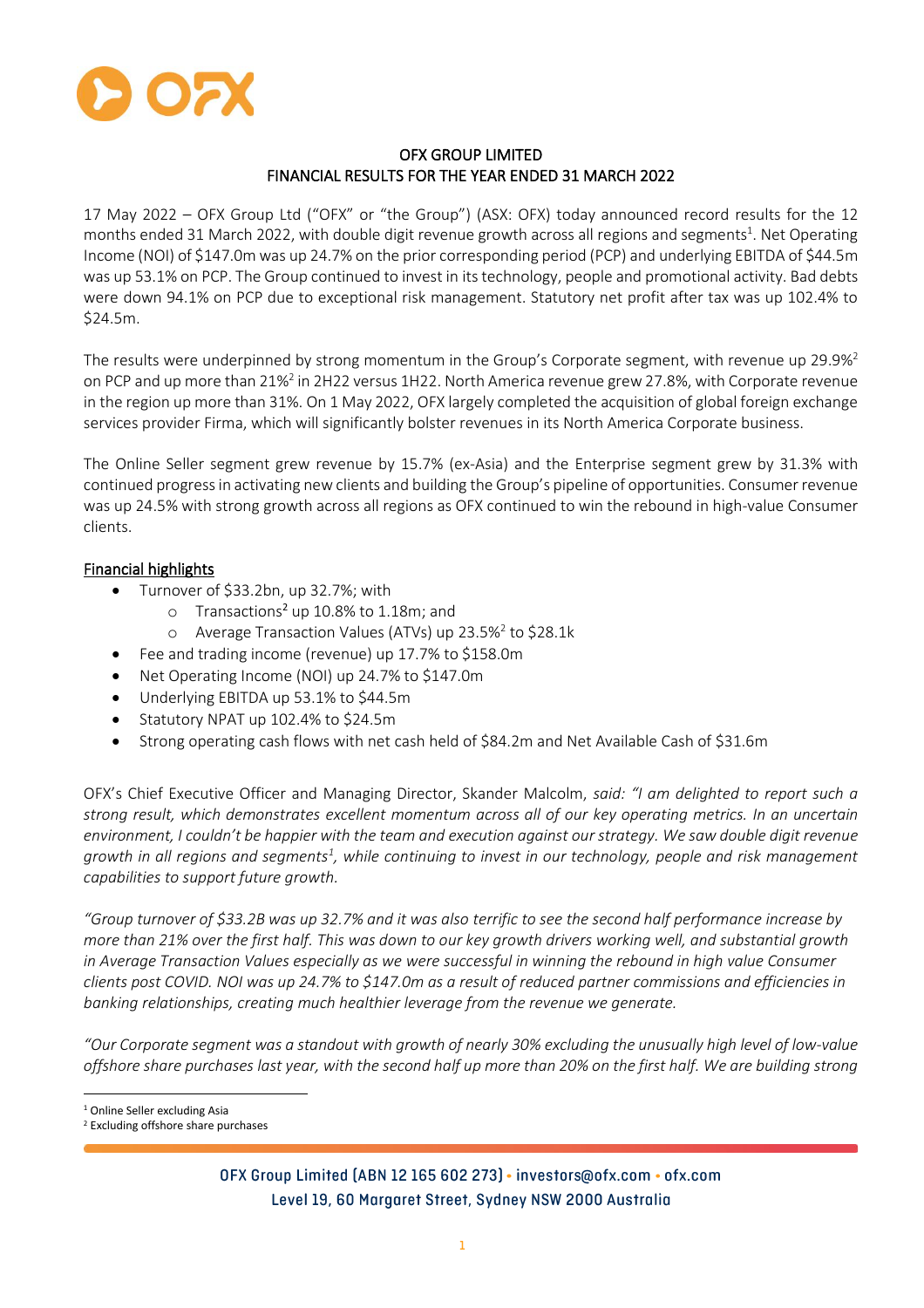

*traction with clients that value our efficient platform along with exceptional service, supported by increased investment in our marketing programs. Our Online Seller segment continues to grow well, up 15.7% excluding the pivot in our Asia business, and our Enterprise segment was up 31.3% as we build momentum with existing clients and successfully activate new ones, as well as expand our pipeline of opportunities.* 

*"We grew revenues double digits across our three regions, with our key growth region of North America increasing revenues by 27.8%. In our largest region, APAC we grew revenues by more than 24% when normalising for offshore share purchases, and in EMEA revenues were up 26%. What was most pleasing to see was that our Corporate segment grew by nearly 30% in each region, along with strong growth in the Online Seller segment in EMEA in particular.* 

*"The acquisition of Firma, which we largely completed on 1st May, will considerably strengthen our Corporate business and deliver significant scale in North America. It is a profitable business with good EBITDA margins and strong cash generation, further strengthening our team and commercial expertise. We are also very encouraged by our investment in TreasurUp, which continues to grow well.* 

*"We continued to manage our costs well, with underlying operating expenses up 15.4%. The combination of disciplined expense management, excellent risk management with bad and doubtful debts down 94.1%, and strong NOI growth delivered a 53.1% increase in EBITDA. This translated to net profit after tax of \$24.5m, up 102.4% on PCP, an outstanding result."*

OFX continues to generate strong cash flows, with net cash from operating activities of \$47.6m for the year, and cash held for own use including deposits with financial institutions of \$84.2m as at 31 March 2022.

|                                                    | FY21   | <b>FY22</b> | $\underline{V\%}$ |
|----------------------------------------------------|--------|-------------|-------------------|
| Turnover (\$b)                                     | 25.0   | 33.2        | 32.7%             |
| Fee and trading income (revenue) (\$m)             | 134.2  | 158.0       | 17.7%             |
| Net operating income (\$m)                         | 117.9  | 147.0       | 24.7%             |
| Underlying operating expenses <sup>1,2</sup> (\$m) | (88.9) | (102.5)     | 15.4%             |
| Underlying EBITDA <sup>1,2</sup> (\$m)             | 29.1   | 44.5        | 53.1%             |
| Statutory EBT (\$m)                                | 15.6   | 32.1        | 105.4%            |
| Statutory NPAT <sup>1</sup> (\$m)                  | 12.1   | 24.5        | 102.4%            |
| Net cash held (\$m)                                | 60.6   | 84.2        | 39.1%             |

#### Summary financial results

1. FY21 includes adjustment for accounting changes to cloud computing

2. Excludes one-off items of \$1.3m for FY22 and \$1.0m for FY21